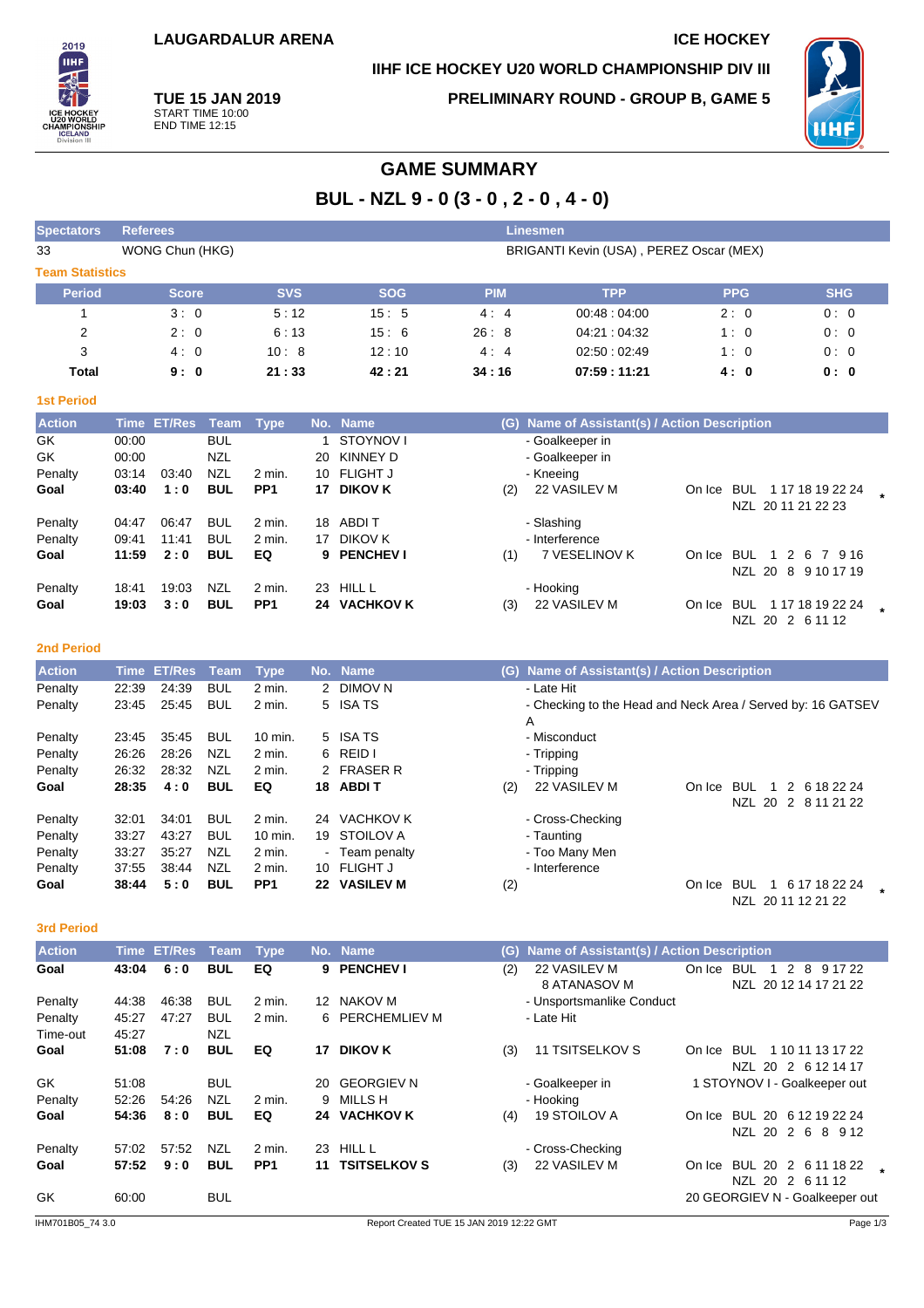### **LAUGARDALUR ARENA ICE HOCKEY**

## **IIHF ICE HOCKEY U20 WORLD CHAMPIONSHIP DIV III**

**TUE 15 JAN 2019** START TIME 10:00 END TIME 12:15

### **PRELIMINARY ROUND - GROUP B, GAME 5**



| <b>Action</b> | Time ET/Res Team Type No. Name |     |  | (G) Name of Assistant(s) / Action Description |
|---------------|--------------------------------|-----|--|-----------------------------------------------|
| GK            | 60:00                          | NZL |  | 20 KINNEY D - Goalkeeper out                  |

## **Goalkeeper Records**

2019 **THE** 

#### **Team : BUL - Bulgaria Team : NZL - New Zealand**

| No. Name           | $\sf SOG$ . | <b>SVS</b> | <b>MIP</b> | No. Name       | <b>SOG</b> | <b>SVS</b> | <b>MIP</b> |
|--------------------|-------------|------------|------------|----------------|------------|------------|------------|
| STOYNOV Ivan       | 19          | 19         | 51:08      | 20 KINNEY Drew | 42         | 33         | 60:00      |
| 20 GEORGIEV Nikola |             |            | 08:52      | FROGER Evan    |            |            |            |

#### **Game Statistics**

| Team : BUL (white)   |                               |                |          |                |                |             |          |          |       |    |                |                |                        |                |
|----------------------|-------------------------------|----------------|----------|----------------|----------------|-------------|----------|----------|-------|----|----------------|----------------|------------------------|----------------|
|                      | Head Coach: KANCHEV Stanislav |                |          |                |                |             |          |          |       |    | Shots on Goal  |                |                        |                |
| No. Pos.             | <b>Name</b>                   | G              | A        | P              | <b>PIM</b>     | $FO+$       | FO-      | $FO+/-$  | FO%   |    | $\overline{2}$ | 3              | <b>TS</b><br><b>OT</b> | $+/-$          |
| 6 D                  | <b>PERCHEMLIEV Martin</b>     | 0              | 0        | $\Omega$       | 2              | 0           | 0        | 0        | 0.00  | 0  | 1              | 0              |                        | $+3$           |
| 11 F                 | TSITSELKOV Simeon             |                |          | 2              | 0              | $\mathbf 0$ | 0        | $\Omega$ | 0.00  | 1  | $\Omega$       |                | 2                      | $+1$           |
| D<br>17              | DIKOV Konstantin +A (BP)      | 2              | 0        | $\overline{2}$ | 2              | 0           | 0        | 0        | 0.00  | 2  |                |                | 4                      | $+2$           |
| 18 F                 | <b>ABDI Tareg</b>             |                | 0        |                | 2              | 12          | 6        | 6        | 66.67 | 2  | 4              |                |                        | $+1$           |
| 22 F                 | VASILEV Miroslav +C           |                | 5        | 6              | $\Omega$       | 8           | 8        | $\Omega$ | 50.00 | 0  | 6              |                | 7                      | $+4$           |
| 2 D                  | <b>DIMOV Nikolay</b>          | 0              | $\Omega$ | 0              | 2              | 0           | 0        | 0        | 0.00  | 0  | 0              | 0              | 0                      | $+3$           |
| 3 F                  | <b>IVANOV</b> Ivelin          | 0              | 0        | 0              | 0              | 0           | 0        | 0        | 0.00  | 1  | $\overline{2}$ | 0              | 3                      | $\mathbf 0$    |
| 10 F                 | <b>ADBI Moussa</b>            | 0              | 0        | 0              | $\Omega$       | 8           | 14       | -6       | 36.36 | 0  | $\Omega$       |                |                        | $+1$           |
| D<br>19              | <b>STOILOV Aleks</b>          | 0              |          |                | 10             | 0           | 0        | 0        | 0.00  |    | 0              | 0              |                        | $+1$           |
| 24 D                 | VACHKOV Kaloyan               | $\overline{2}$ | $\Omega$ | $\overline{2}$ | 2              | $\mathbf 0$ | $\Omega$ | $\Omega$ | 0.00  | 3  |                | $\overline{2}$ | 6                      | $+2$           |
| 5 D                  | <b>ISA Trevor-Shon</b>        | 0              | 0        | 0              | 12             | 0           | 0        | 0        | 0.00  | 0  | $\mathbf 0$    |                | 1                      | $\overline{0}$ |
| 7 F                  | VESELINOV Kristian +A         | 0              |          |                | 0              | 12          | 9        | 3        | 57.14 | 0  | 0              | 0              | 0                      | $+1$           |
| F<br>9               | PENCHEV Ivailo                | 2              | 0        | 2              | 0              | $\mathbf 0$ | 0        | $\Omega$ | 0.00  | 3  | $\Omega$       | $\overline{2}$ | 5                      | $+2$           |
| 13 <sup>2</sup><br>F | LUKOV Zhoro                   | 0              | 0        | 0              | 0              | 0           | 0        | 0        | 0.00  | 0  | 0              |                |                        | $+1$           |
| 16 F                 | <b>GATSEV Aleksandar</b>      | 0              | $\Omega$ | $\Omega$       | $\Omega$       | 0           | $\Omega$ | $\Omega$ | 0.00  | 2  | 0              |                | 3                      | $+1$           |
| 8 F                  | <b>ATANASOV Mario</b>         | 0              |          |                | 0              | 0           | 0        | 0        | 0.00  | 0  | $\mathbf 0$    | 0              | 0                      | $+1$           |
| 12 F                 | <b>NAKOV Martin</b>           | 0              | 0        | $\Omega$       | $\overline{2}$ | $\mathbf 0$ | $\Omega$ | $\Omega$ | 0.00  | 0  | 0              | 0              | 0                      | $+1$           |
| GK                   | STOYNOV Ivan                  | 0              | 0        | 0              | 0              |             |          |          |       |    | 0              | 0              | 0                      |                |
| 20 GK                | <b>GEORGIEV Nikola</b>        | 0              | 0        | 0              | 0              |             |          |          |       |    | 0              | 0              |                        |                |
| Total                |                               | 9              | 9        | 18             | 34             | 40          | 37       | 3        | 51.95 | 15 | 15             | 12             | 42                     |                |

#### **Team : NZL (black) Head Coach :** DAIGLE Justin **Shots on Goal No. Pos. Name G A P PIM FO+ FO- FO+/- FO% 1 2 3 OT TS +/-** 10 F FLIGHT Jackson 0 0 0 4 0 0 0 0.00 1 0 0 1 -1 16 FAUMGARTNER Carlin 2000 0 0 0 0 0 0 0 0 0 0 0 0 0 0 0 2 2 2 21 D MILLER Ben 0 0 0 0 0 0 0 0.00 0 0 1 1 -2 22 D LILLY Charlie 0 0 0 0 0 0 0 0.00 1 0 0 1 -2 23 F HILL Luke +C 0 0 0 4 20 14 6 58.82 1 2 1 4 0 2 D FRASER Ryan +A 0 0 0 2 0 0 0 0.00 0 0 1 1 -3 6 D REID Isaak 0 0 0 2 0 0 0 0.00 0 0 1 1 -2 11 D du PLOOY Ethan +A (BP) 0 0 0 0 0 1 0 1 100.00 0 0 0 0 -1<br>12 F BOUL Haydn 0 0 0 0 0 14 13 1 51.85 2 1 0 3 -3 12 F BOUL Haydn 0 0 0 0 14 13 1 51.85 2 1 0 3 -3 14 F SHEARD William Henry 0 0 0 0 0 0 0 0 0 0 0 0 0 1 1 2 -2 4 D TAPPIN Harry 0 0 0 0 0 0 0 0.00 0 0 0 0 0 8 F AUDAS Samuel 0 0 0 0 1 13 -12 7.14 0 2 1 3 -3 9 D MILLS Harrison 0 0 0 2 0 0 0 0.00 0 0 1 1 -2 17 F HALL Tazmin 0 0 0 0 0 0 0 0.00 0 0 0 0 -3 19 F MACKENZIE Padraig 0 0 0 0 0 0 0 0.00 0 0 0 0 -1 18 F WILD Stacy 0 0 0 0 1 0 1 100.00 0 0 1 1 0 1 GK FROGER Evan 0 0 0 0 0 0 0 0 20 GK KINNEY Drew 0 0 0 0 0 0 0 0 **Total 0 0 0 14 37 40 -3 48.05 5 6 10 21**